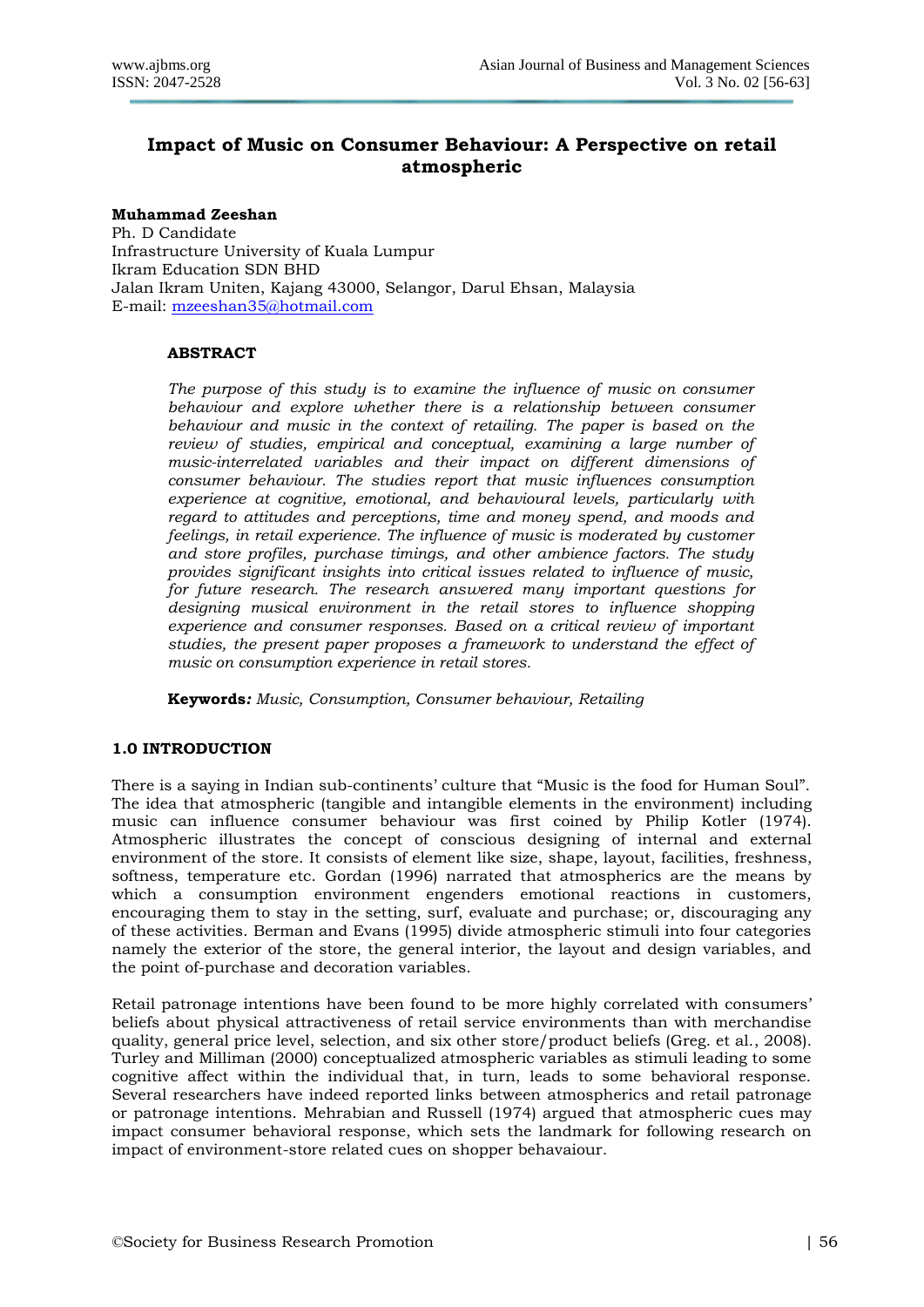Some atmospheric factors are more easily controlled by marketers than others. Music is one factor that is usually highly controllable, ranging from loud to soft, fast to slow, vocal to instrumental, heavy metal to hit-oriented rock, or classical to contemporary urban. Cherng & Chien (2011) narrates that music is an invisible language that stimulates emotions and internal feelings and, therefore, buyer shopping behavior can be influenced by background music. Greg. et al., (2006) found that music and its various elements can arouse and express felling like happiness or sadness. In the review of sixty published studies on atmospherics, Turley and Milliman (2000) found that "The most commonly studied internal atmospheric cure by researcher is Music". The crucial impact of music on purchase intention and atmospheric is evident from this fact.

Yalch and Spangenberg (1993, p. 632) narrated that "music is a particularly attractive atmospheric variable because it is relatively inexpensive to provide, is easily changed, and is thought to have predictable appeals to individuals based on their ages and lifestyles". Wakefield and Baker (1998) argued that when music is combined with interest of shopper it may add to consumer pleasure. However, Hume et. al (2003) did not found any line between music and behavioral response in context of wine purchase. By and large many researcher Dowling and Harwood, 1986; Yalch and Spangenberg, 1990; Babin and Darden, 1996; Kellaris and Kent, 1993; Rong-Fuh et al., 2009; Gianfranco et al., (2011) have supported background music can influence the shopper behavioral response in retail environment. Retailers have to select the appropriate music according to the type of target market. As claimed by Morrison and Beverland (2003) that outcome of music may be negative when there is no synchronization between music and store type. Jean-Charles (2001) narrated that retailers improving cognitive activity must do it with great care since it is not the solution and it is found that higher cognitive action is lined with lower attitudes.

The fact that music can greatly influence the consumer behaviour in retail has been recognized and acknowledged. It is commercially significant to marketers and is of increasing interest to consumer researchers. Nevertheless, a clear picture of how music affects consumers has yet to emerge. Several inconsistent or perplexing music-related findings can be found in the research literature. Therefore, the purpose of this paper is to explore the relationship between a vital atmospheric variable, music, and consumer behaviour. For this purpose an extensive review of the past literature was done. This investigation allows for a more thorough and realistic examination of music's effects than many previous studies provide. Another purpose is to examine the role of music in shaping overall consumer behaviour.

Music has a significant potential to act as stimulus in the retail environment. Music has been used for many reasons in the store like noticing, recognition, involvement, and remembrance in retail environment. Morrison and Beverland (2003) consider music to be an important variable in creating in-store experiences and connecting with customers' emotions while North and Hargreaves (1998) believe the role of music in consumer research is of considerable theoretical interest as well. Undeniably, music occupies a place of importance in the lives of consumers.

It has been extensively acknowledged that background music can influence consumer behaviour (Bitner, 1992). Music can be an influential stimuli to shape the consumer retail experience. The importance of music in shaping overall retail experience has been proved in a number of studies. Music is one of the crucial ambient factors in retail environment which holds, rejuvenates, pep up, involves, and creates gratifying and unforgettable experience for consumer. As narrated by Herrington and Capella (994) that background music may have a direct impact on shopper experience by impacting the needs, servicescape evaluations, cognitive and effective evaluations. Many studies have reported that background music is one of the key atmospheric variable and effects shopper behaviour.

There is a significant amount of attention from researcher and industry practitioners for exploring the impact of music variables on retail shopper experience. This would help them to come up with more effective and efficient ways to delight the customer instead of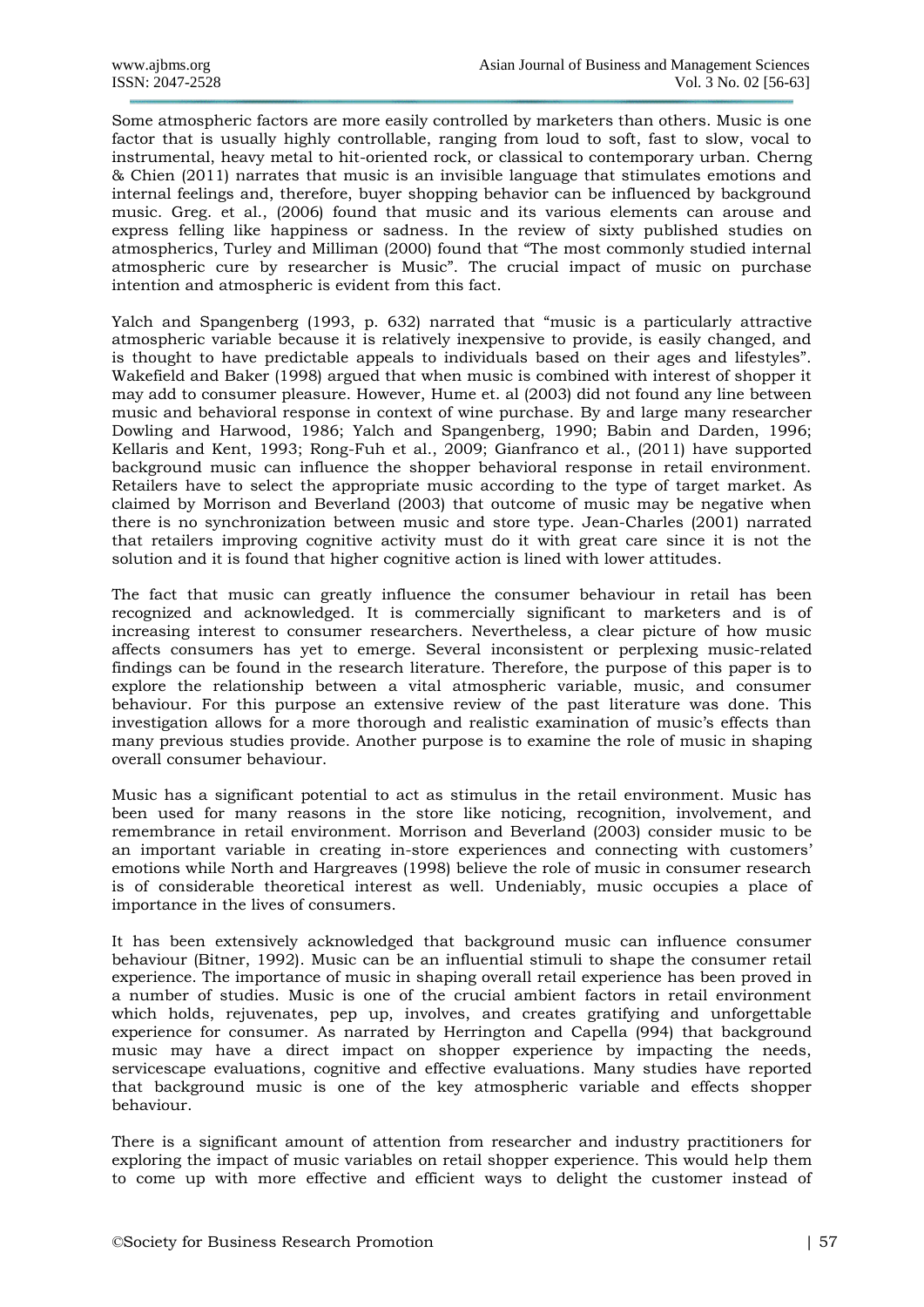satisfied. Extensive review of past literature has shows that both empirical and conceptual studies have been done to find out the influence of background music on consumer behaviour. Kristina and Ulf (2006) found that as market demands an increased experienceorientation, as competition increases and consumers are more focused on emotional sides of shopping today. Bruner (1990) argued that music can be strong emotional stimulus capable of inducing effective and behavioral consumer responses.

A survey done by the Gallup Organization found that 91 percent of retail shoppers surveyed agreed that music had an influence on their shopping outcome. From the same poll is was also discovered that 86 percent of these customers said music added to the atmosphere of a store, while music influenced the purchase decisions of 33 percent of respondents. Promising result like this about background music potential to positively influence the retail shopping experience further support the main idea.

# **2.0 LITERATURE REVIEW**

As narrated by Bruner's (1990) that music has the potential to be an effective and efficient means for arousing moods, emotional responses and communicating without words. Research has shown that consumer' responses to advertising and to retail environments can also be influence by music. These responses will result in emotional states, attitude toward the advertisement and the product, buying intention and consumer behaviour (Dube et al., 1995).

Herrington and Capella (1996) investigated in their study that up to what extent the dimension of music, i.e. the degree to which the shopper likes or dislikes background music. After examining the impact of music on consumer behaviour on a sample of 89 retail store shoppers, they reported that music has a positive relationship with the amount of time and money spent spend in the retail store. (Jean-Charles, 2001) stated that background music is a tool for increasing sales and enhancing positive attitudes toward the store.

Service business like retailing, where consumption occurs in the factory, consumers are highly sensitive towards the dimensions of atmosphere like music to like or dislike (Bitner, 1992). Mahrabiand and Russell (1974) claimed that consumers avoid unpleasant and approach pleasant environments.

# **2.1 Characteristics of the Music**

Music is commonly defined as the art of organized sound, the purpose of which is to elicit an aesthetic response in listeners (Apel, 1973). Musical sound is multidimensional in nature. Time, pitch, and texture are the three major dimensions of musical sound (Bruner, 1990). There are mainly two properties of music's namely, energy level (i.e., determined by tempo, brevity of sound, etc.) and the degree of the sound's novelty (Radocy and David Boyle, 1997).

Time related music variables may include tempo, meter, rhythm, and duration. Textural music variables include timbre and orchestration. Pitch-related music variables include tonality, melody, and harmony. The sound is organized around these variables and serves as raw material of the music.

Tempo, the tempo or pace of music, is perhaps the most basic component of music's temporal dimension (Duerr, 1981). Tonality refers to the arrangement of time between pitches in a scale (Apel, 1973). Stout et al. (1990) argued in their study that tonality to have the maximum impact of any musical variable observed in a study of 40 television advertisements. The third dimension of music, texture, is comprised of timbre and orchestration (Bruner, 1990). Timbre (also referred to as tone color) is defined by Dowling and Harwood (1986) as "the differences of sound quality among various musical instruments".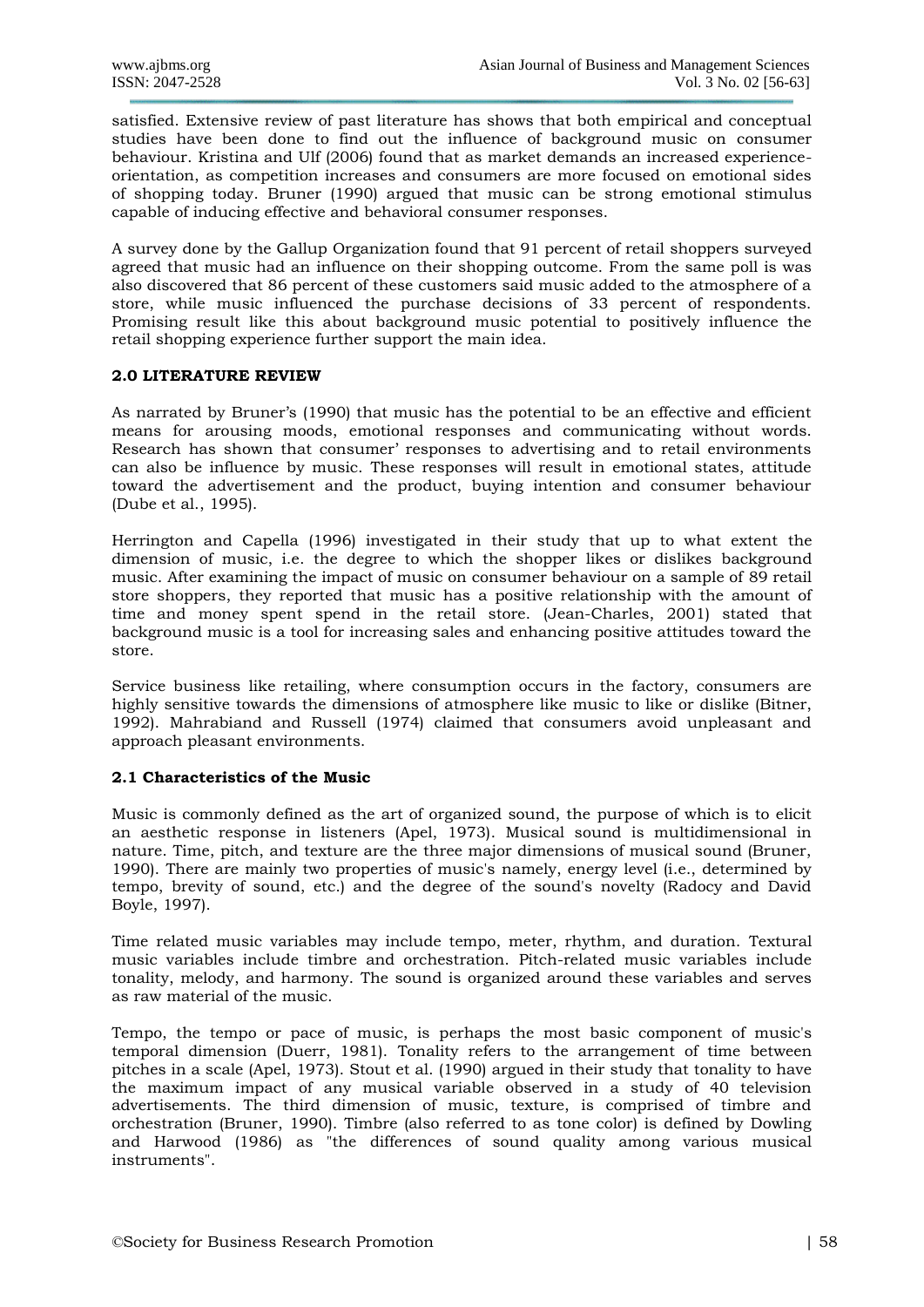By and large fast music is recognized as more stimulating and slow music as more relaxing. Music pitched in major keys tends to be perceived as happier than music pitched in minor modalities. These basic characterizations are fairly common within Western culture and are also up to some level, shared across cultures (Wallace (1991). Rong-Fuh et al., (2009) examined the differential effect of music tempo on distractor perspective and the arousal inducer perspective. It was found that, with the same length of decision time, participants made more accurate decisions under the faster tempo music condition than under the slower. It was also found that there was an interactive effect of music tempo and task difficulty on decision accuracy. These findings provide support for the view that faster tempo music tends to be an arousal inducer rather than a distractor. Spangenberg et al. (2005) found that pleasing scents trigger approach behaviors but do not find a direct link among music and levels of arousal and pleasure. However, Kellaris and Kent (1993) find a link between music tempo and arousal. Therefore, findings on these topics are not conclusive.

Gianfranco et al. (2011) found that favorable perceptions of in-store music influence arousal and pleasure positively. However, influence of in-store music influence on store satisfaction was not found. Retailers use music and scents (aroma) to which consumers are positively inclined, often unconsciously, to create a pleasing environment and positive mood favorable to customer satisfaction (Spangenberg et al., 2005). Babin and Darden (1996) argued that customer favorable opinion of in-store music and aroma should be linked with positive mood, which may result in greater store satisfaction.

Jean-Charles (2001) found that background music is a tool for increasing sales and enhancing positive attitudes toward the store. When the consumers' involvement in the product is low or when the salespersons' arguments are weak, music stimulates cognitive activity. If the effectiveness of sales encounter is low the cognitive activity will be stimulated by cues other than those related to the service encounter. If the sales pitch is persuasive, background music may facilitate consumers in enhancing their attention to the salesperson. The arousing effects of music and its fit with the salesperson's sales pitch were examined by Jean-Charles (2001). They argued that music tempo enhances brain alpha waves, which in turn, stimulates cognitive activity. The deeper the cognitive response, the greater the impact of music on attitudes. When music does not fit with the situation, the impression of dissonance makes the salesperson and his/her arguments all the worse.

Many researchers have examined the impact of music on advertisement effectiveness (Kellaeris et al., 1993; Zhu and Meyers-Levy, 2005; Joan and Rui, 2010). Kellaeris et al. (1993) found that when music fits well in the advertisement, concentration to music improves cognitive stimulation (for example brand recall or recognition) on the other hand, when the fit is low, attention to music reduces the cognitive stimulation. The impact of music on advertisement may vary between males and female. As Joan and Rui (2010) revealed that the meaning(s) of music that consumers perceive and use when evaluating the advertised product can depend on both consumers' gender. Music is very frequently used environmental variable used by marketers to match with the visuals to produce better advertising effectiveness (Gorn et al., 1991).

Gender is another shopper characteristic that is likely to influence the meaning different people extort from music. Joan and Rui (2010) found that males and females differ in their processing proclivity. Meyers-Levy 1989 reported that males process and respond selectively to a more circumscribed array of data. In contrast, females prefer to process and respond comprehensively to a wide spectrum of data in their environment, including details or subtle cues. Females normally report responses that reveal higher sensitivity to and deeper apprehension of harder to extract data (Sengupta and Dahl, 2008). Furthermore, when connection level is constant, males employ single cue, whereas, females are more likely to process and base their responses on numerous pieces of data (Meyers-Levy, 1989). These finding indicate that males and female differ in their response to background music.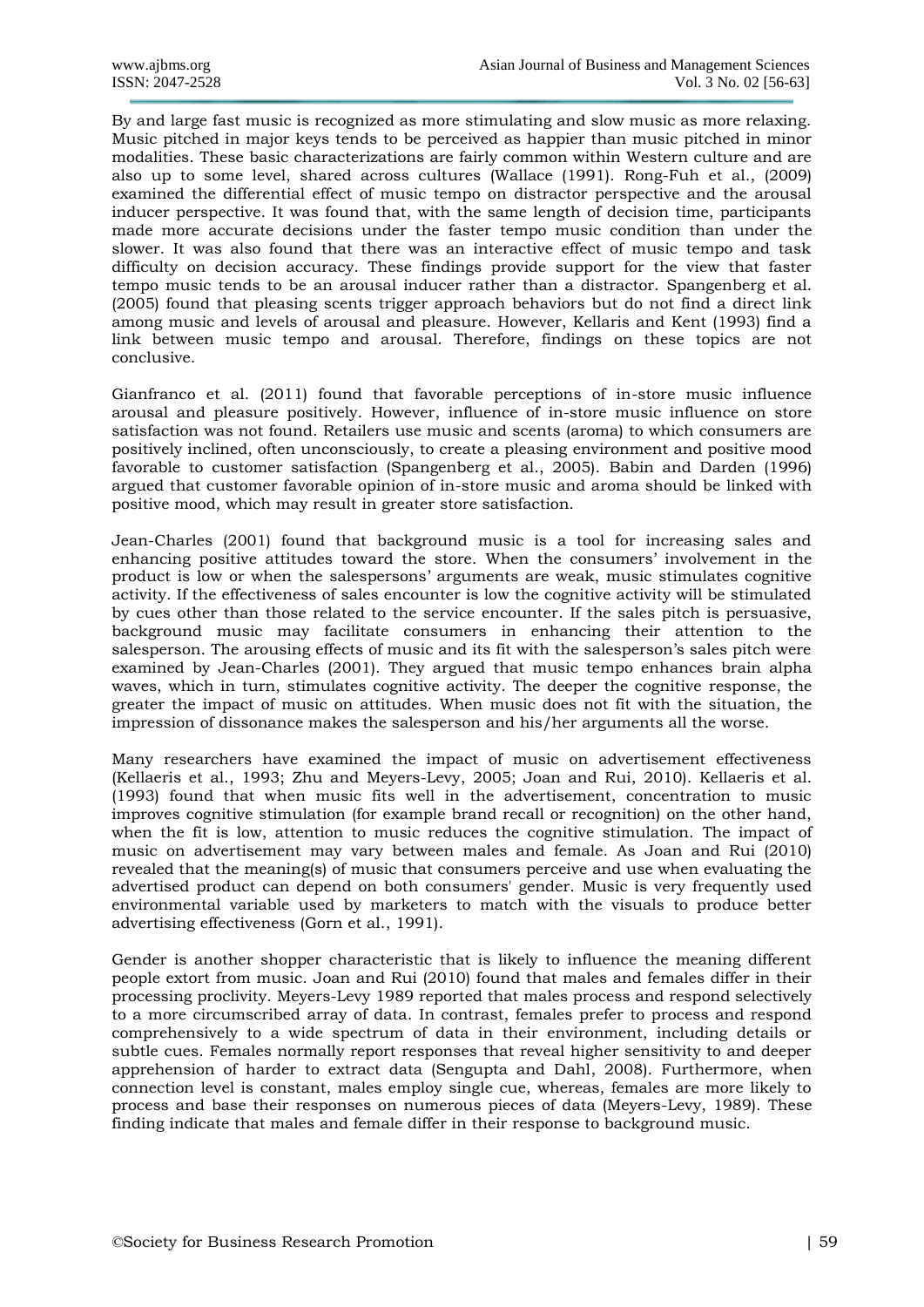#### **2.2 Happy or sad music**

Greg (2008) found that happy/sad music has a significant direct effect on shopping intentions, while the direct effect of liked/disliked music was marginally significant. Although playing happy music significantly increased subject's intention to shop, shopping intentions were highest when music was liked moreover. It means that mixing happy music that is liked by store' customers are more impactful than either happy music or liked music alone. It has been observed that some retailers underestimate the crucial importance of background music in shaping overall retail experience. Thoughtful consideration of music variables may yield unexpected positive consumer response.

Gardner (1985) proposed in their study that, positive (cheerful) music should lead to positive moods which should ultimately results in positive evaluations and behaviors. Yalch and Spangenberg (1993) have narrated that store opinion can partly explained by the type music effects, happy or sad music. The consumers tend to spend more money when particular types of music were played. These findings further strengthen the idea that music can influence consumer shopping behaviour. As claimed by Baker et al., (1992) that there is statistically significant relationship between ambient and social factors in retail environment, however, the specific impact of sad/happy music on consumer was not examined. They suggested in their study that retailers should explore the aspect of music like loudness, tempo, or liking/disliking of specific music. They tested the effective component of the music in their study which was relevant to store environment.

James and Robert (1994) examined the effects of three important objective stimulus properties of music (tempo, tonality, texture) on pleasure and arousal. They found that Pleasure was influenced by the interactions of both tempo and tonality with texture. Faster speeds and more consonant keys increased the pleasantness of classical (but not pop) music. Arousal was influenced by the interaction of tempo with texture. Faster speeds produced greater arousal among subjects exposed to pop (but not classical) music. Feelings of surprise were influenced by tonality such that less consonant keys (i.e., atonal relative to minor, minor relative to major) were rated as more surprising.

Laurette and Sylvie (2001) found that background music pleasure-intensity may influence store evaluation by mere affect transfer, and the direct link between pleasure intensity and the store evaluation is non-significant. At the same time pleasure intensity positively influenced the consumers' attitude towards the servicescape. They also examined the relationship between pleasure intensity and attitude towards the sales personnel but didn't found any significant association between them.

Anna and Jochen (2001) narrated that shopping experience can be improved by adding more favorable environmental cues by the shopper. The results of their study showed that when the arousal levels of ambient scent and background music matched, consumers' evaluations of the shopping experience were enhanced. When a stimuli in retail environment act collectively to provide a consistent atmosphere, the shopper in the environment will react more positively. One of the guiding principles in designing servicescape is the connection and consistency in environmental design (Shostack, 1987).

Areni and Kim (1993), claimed in their study that customer tend to buy more expensive merchandise when classical music is played. MacInnis and Park's (1991) found that this music fit in a persuasion situation is the reason of certain shopper behaviour. These findings are further supported by a study done by Shen and Chen (2006).

Blair and Shimp (1992) have concluded a positive relationship between disliked music and negative opinion about the brand. Gorn (1982) found that brand preference may increase while listening to liked music as compare to disliked music. As many researcher have investigated the impact of music on consumer behaviour in retail environment, Thorgaard et al., (2005) investigated the pleasing/unpleasing" effects of music on patients satisfaction and stay in Denmark postanaesthesia care unit service and found a significant positive association among two.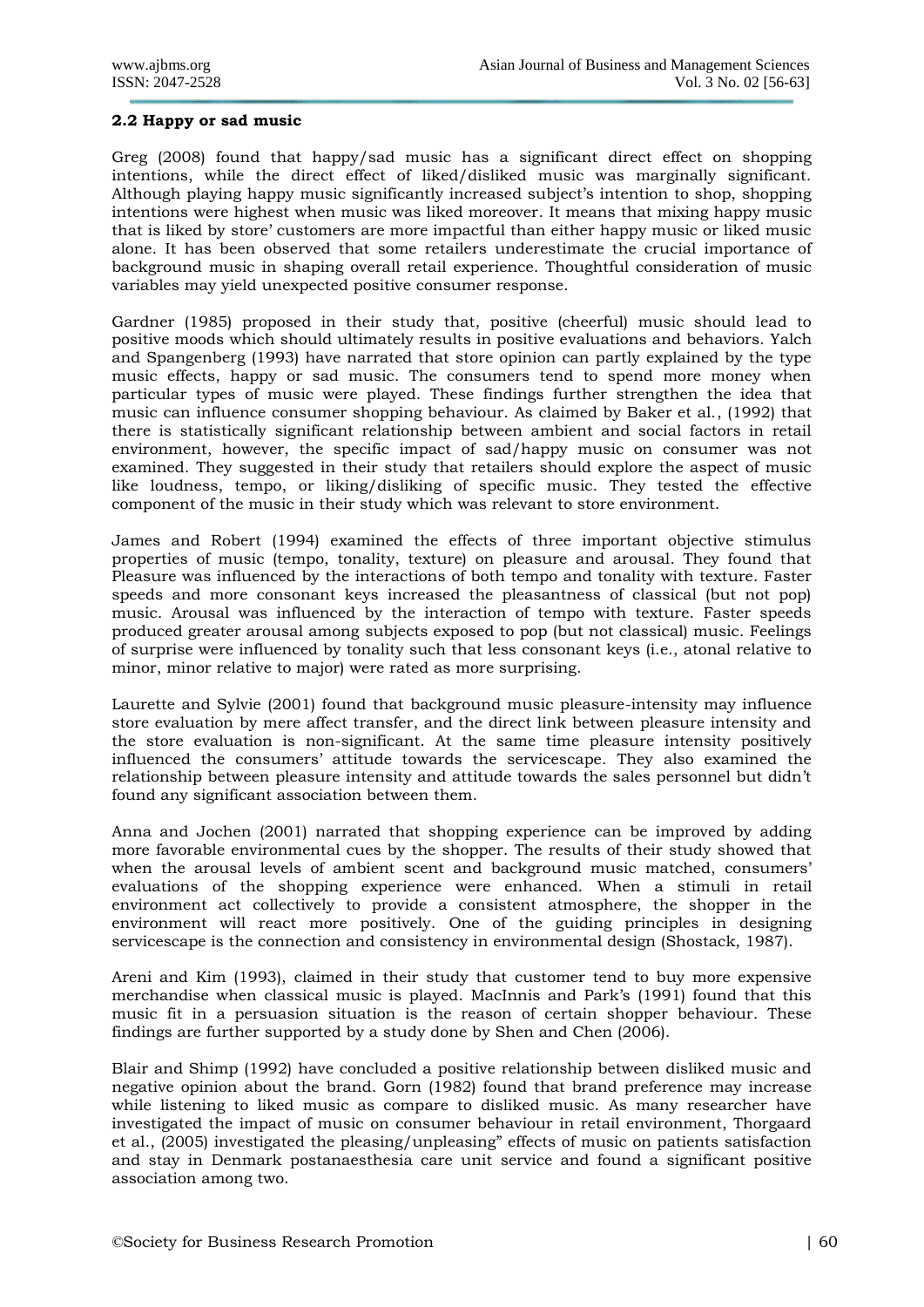#### **2.3 Impact of music on E-retailing**

Internet marketing is one of the areas which are highly competitive and it is hard for marketers to gain advantage on the basis of price. Therefore, innovation is an important strategy to gain competitive advantages. Online market is different from physical environment in that consumers search for product information and expose to less number of environmental cues for making purchase decisions. Background music is one of the significant means of creating a pleasing environment (Cherng & Chien, 2011). From the customer perspective, there is more risk in online shopping compared to traditional shopping because, of the distance among buyers and sellers, no actual contact with sales person and cannot see the physical product (Yoon, 2002). In this scenario trust becomes as one of the vital factor in creating, developing and maintaining successful customer relationships in online retailing (Morgan and Hunt 1994; Mukherjee and Nath, 2007). A lack of trust has been frequently acknowledged as one of the main barriers to e-commerce (Wang and Emurian, 2005).

The impact of environmental cues on consumer behaviour in internet shopping is mediated by emotional states of the consumer (Koo and Ju, 2010). In online shopping the environment is even more crucial in terms of consumer response as there are no sales people to assist the customer. Cherng & Chien (2011) found that background music creates a high-arousal environment in online retailing to enhance pleasure and purchase intention respectively, but it is hedonic products only. Background cannot influence the purchase intention of utilitarian products rather it may actually hinder the evaluation of product information. Lian and Lin (2008) found that the relationship between consumer characteristics and attitude towards online shopping is moderated by product cost, purchase frequency, and value proposition.

#### **3.0 CONCLUSION**

Review of related research has shown that playing either happy or liked music alone can increase shopping in stores. Therefore, retailers should take care to play happy music that is liked by their target markets in order to achieve the greatest positive effect of music on patronage behavior toward retail service environments. Perhaps some marketers consider music as a comparatively simple and easy construct when, as demonstrated by these results, careful consideration of the interaction of music's dimensions may yield the maximum positive effects on customers' behaviors. Greg et al., (2008) reported in their finding that whether music was happy or sad did influence people's liking for the music. Despite the fact that playing happy music considerably increased subjects' intentions to shop in the stimulus store, shopping intentions were greatest when the music was liked as well. As music element does influence retail patronage intentions (Greg. et al., 2008).

# **REFERENCES**

- Areni, C.S. and Kim, D. (1993), "The influence of background music on shopping behavior: classical versus top-40 music in a wine store", *Advances in Consumer Research*, Vol. 20, pp. 336-40.
- Apel, W. (1973). Harvard dictionary of music (2rid ed.). Cambridge, MA: Belknap Press.
- Anna S. M. & Wirtzb, J. (2001). Congruency of scent and music as a driver of in-store evaluations and behavior, *Journal of Retailing*. Vol. 77, 273–289.
- Baker, J., Levy, M. and Grewal, D. (1992), "An experimental approach to making retail store environmental decisions", *Journal of Retailing,* Vol. 68, pp. 445-60.
- Brnner, G. C., II. (1990). Music, mood, and marketing. *Journal of Marketing,* 54, 94-104.
- Bitner, M.J. Servicescapes: The impact of physical surroundings and employee responses. *J Mark (April)* 1992; 54:57 –71.
- Blair, E. and Shimp, T.A. (1992), "Consequences of an unpleasant experience with music: a second-order negative conditioning perspective", *Journal of Advertising,* Vol. XXI No. 1, pp. 35-43.
- Babin, B.J, Darden WR. (1996). Good and bad shopping vibes: spending and patronage satisfaction. *Journal of Business Research*. Vol.35, 201–206.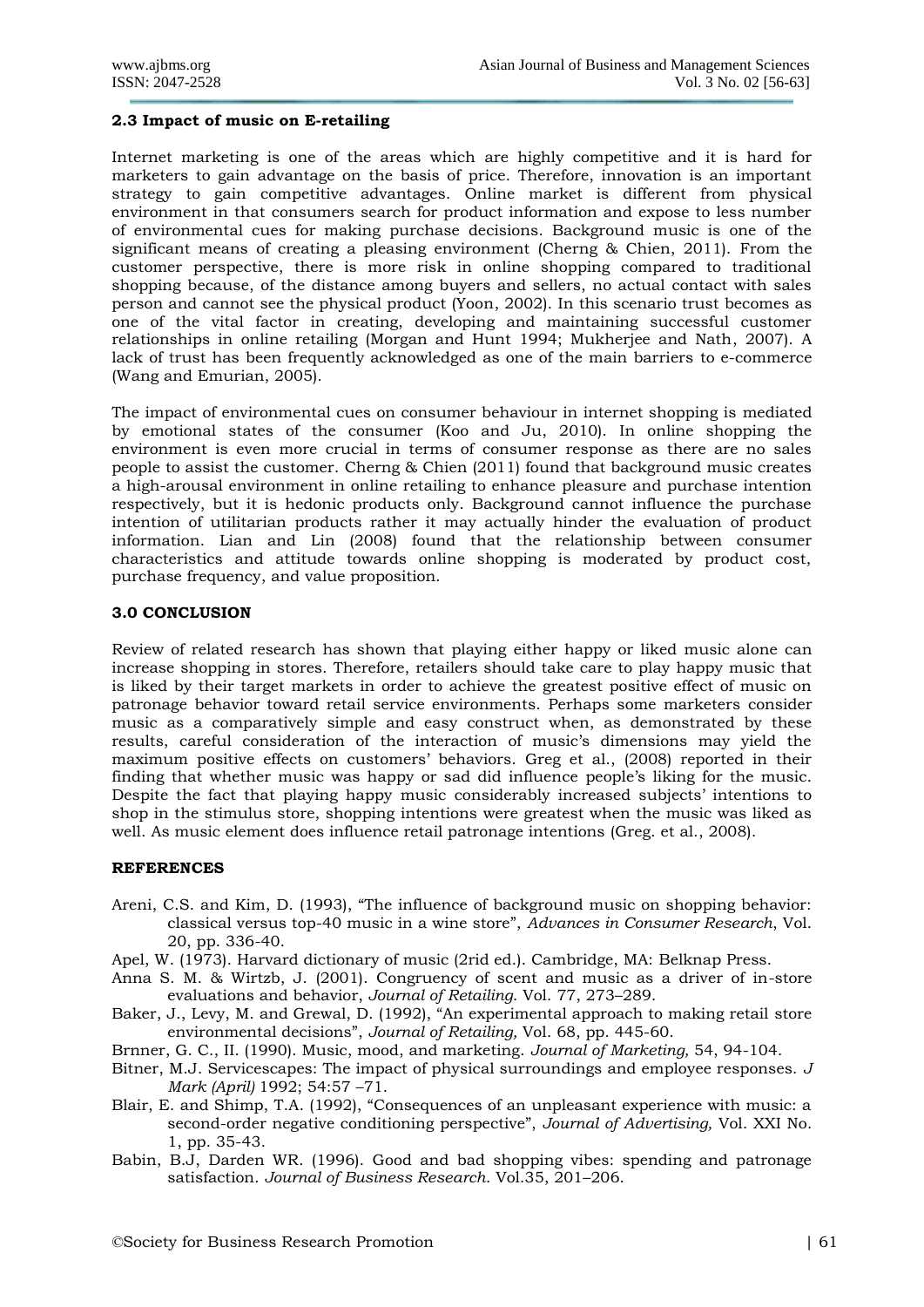- Chebat, J.C, Michon R. (2003). Impact of ambient odors on mall shoppers' emotions, cognition, and spending: a test of competitive causal theories. *Journal of Business Research*. Vol. 56, 529-39.
- Chebata, J.C,. Chebatb, C,G., & Vaillanta, D. (2001). Environmental background music and in-store selling. *Journal of Business Research*. Vol. 54, 115– 123.

Duerr, W. (1981). Rhythm in music: A formal scaffolding of time. In J. T. Fraser (Ed.), The voices of time (pp. 180-201). Amherst: University of Massachusetts Press.

Dowling, W. J., & Harwood, D. L. (1986). Music cognition. San Diego, CA: Academic.

- Ding, C.G. & Lin, C.H. (2011). How does background music tempo work for online shopping?. *Electronic Commerce Research and Applications* Vol. 11, 299-307.
- Gorn, G. J., Goldberg, M. E., Chattopadhyay, A., and Litvack, D. Music and information in commercials: their effects with an elderly sample. *Journal of Advertising Research*, 31, 5, 1991, 23–32.
- Gordon, R. F. (1997). "The emotional texture of consumer environments: A systematic approach to atmospherics". Journal of Economic Psychology 18 (1997) 505-523
- Gardner, M.P. (1985), "Mood states and consumer behavior: a critical review", *Journal of Consumer Research*. Vol. 12, pp. 281-300.
- Gorn, G.J. (1982), "The effects of music in advertising on choice behavior: a classical conditioning approach", *Journal of Marketing*, Vol. 46, Winter, pp. 94-101.
- Kellaris, J.J, Kent RJ. (1993). An exploratory investigation of responses elicited by music varying in tempo, tonality, and texture. *Journal of Construct Psychology*. Vol. 2, 381– 401.
- Kellaris, J.J., Cox, A.D, & Cox, D. (1993). The effect of background music on ad processing: a contingency explanation. *Journal of Marketing.* Vol.57, 114-25.
- Koo, D. M., and Ju, S. H. (2010). The interactional effects of atmospherics and perceptual curiosity on emotions and online shopping intention. Computers in Human Behavior, Vol. 26, 377–388.
- Lian, J. W., and Lin, T. M. (2008). Effects of consumer characteristics on their acceptance of online shopping: Comparisons among different product types. *Computers in Human Behavior*, Vol. 24, 48–65.
- Levy, J.M. & Zhu, R.J. (2010). Gender differences in the meanings consumers infer from music and other aesthetic stimuli. *Journal of Consumer Psychology. Vol.* 20, 495– 507.
- Marquardt, R., Broekemier, G. & Gentry, J. (1998). An exploration of happy/sad and liked/disliked music effects on shopping intentions in a women's clothing store service setting. *Journal of Services Marketing* 22/1 (2008) 59–67
- MacInnis, D.J. and Park, C.W. (1991), "The differential role of characteristics of music on high- and low-involvement consumers' processing of ads", *Journal of Consumer Research,* Vol. 18, pp. 161-73.
- Meyers-Levy, Joan (1989). Gender differences in information processing: a selectivity interpretation. In P. Cafferata, & Tybout (Eds.), Cognitive and affective responses to advertising (pp. 219−260). Lexington, MA: Lexington Books.
- Mukherjee, A., and Nath, P. (2007). Role of electronic trust in online retailing: a reexamination of the commitment-trust theory. *European Journal of Marketing,* Vol. 41, 1173–1202.
- Morgan, R. M., and Hunt, S. D. (1994). The commitment-trust theory of relationship marketing. Journal of Marketing, Vol. 58, 20–38.

Stout, P. A., Leckenby, J. D., & Hecker, S. (1990). Viewer reactions to music in television commercials. *Journalism Quarterly*, 67, 887-898.

- Spangenberg, E.R., Grohmann, B. & Sprott D.E. (2005). It's beginning to smell (and sound) a lot like Christmas: the interactive effects of ambient scent and music in a retail setting. *Journal of Business Research*. Vol. 58, 1583–9.
- Sengupta, Jaideep, & Dahl, Darren W. (2008). Gender-related reactions to gratuitous sex appeals in advertising. *Journal of Consumer Psychology*, 18, 62−78.
- Shen, Y.C. and Chen, T.C. (2006), "When East meets West: the effect of cultural tone congruity in ad music and message on consumer ad memory and attitude", *International Journal of Advertising*, Vol. 25 No. 1, pp. 51-70.